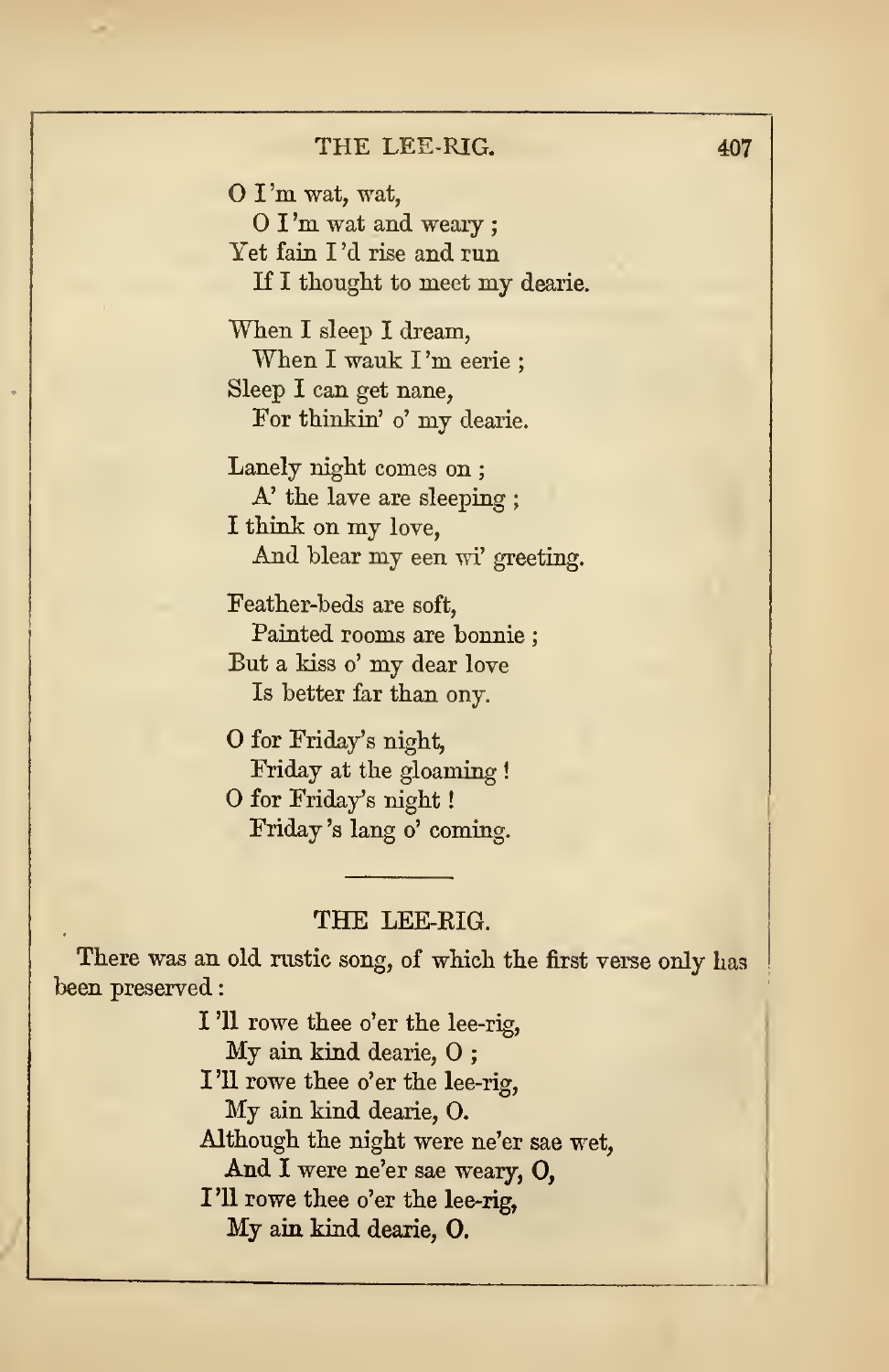## SONGS OF SCOTLAND.

While the verses were homely and unfit for the polite, the air had liveliness and character sufficient to recommend it for preservation in Oswald's Collection. Robert Fergusson afterwards composed to it the song here presented. At a subsequent period, Burns composed a song to the same air.